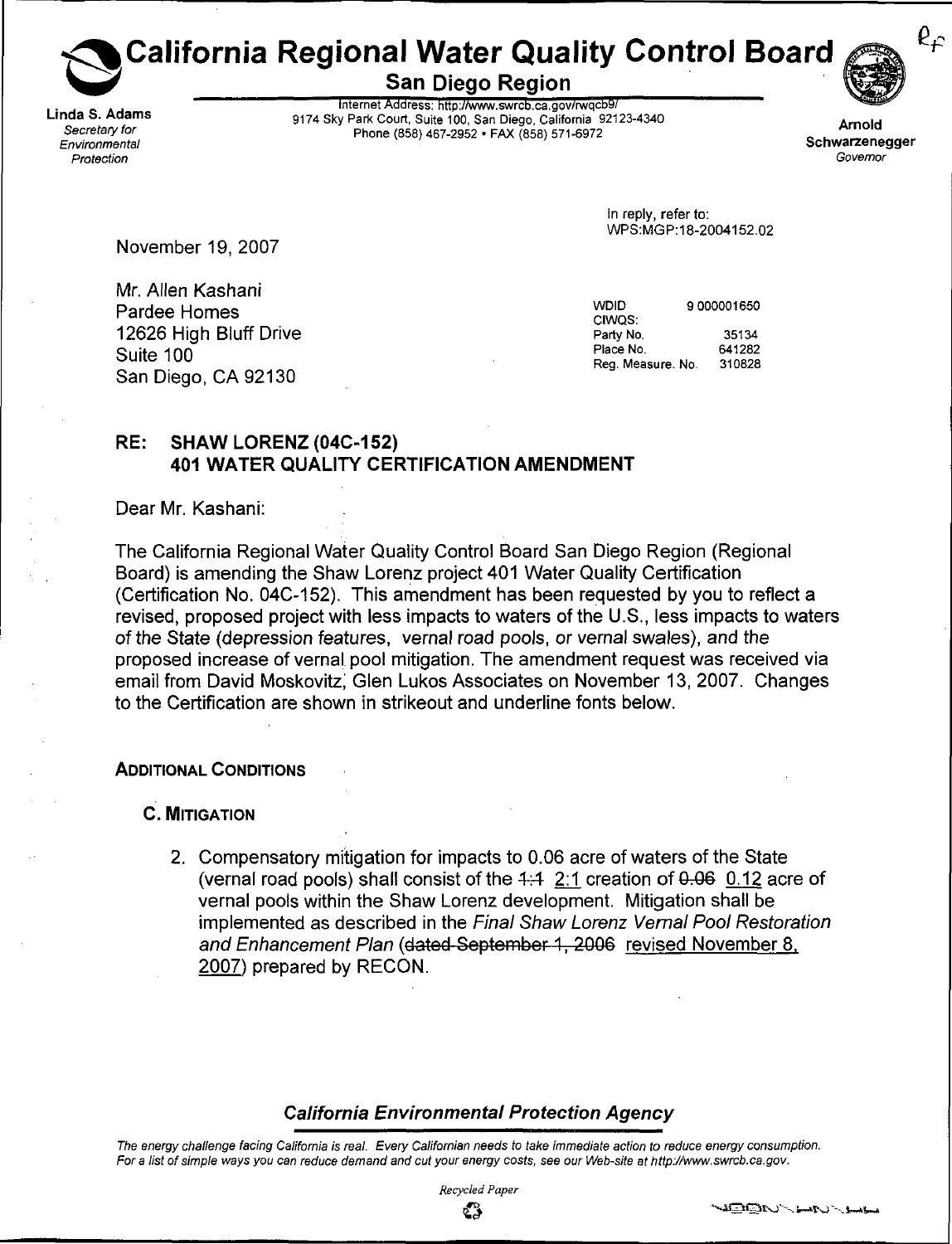## ATTACHMENT 1 PROJECT INFORMATION

| Impacted Waters of<br>the United States: | The proposed project will permanently impact (fill) 0.236<br>0.231 acre (5334 5175 linear feet) of unvegetated and 0.012<br>acre (255 linear feet) of vegetated waters of the U.S.                                                                                                                                                                                                                                                                                                                                                                                                                                                                                                                                                                                                                                                                        |
|------------------------------------------|-----------------------------------------------------------------------------------------------------------------------------------------------------------------------------------------------------------------------------------------------------------------------------------------------------------------------------------------------------------------------------------------------------------------------------------------------------------------------------------------------------------------------------------------------------------------------------------------------------------------------------------------------------------------------------------------------------------------------------------------------------------------------------------------------------------------------------------------------------------|
| Impacted Waters of<br>the State:         | The proposed project will discharge waste (fill) to 0.06 0.0591<br>acre $(2555 \ 2515 \ \text{feet}^2)$ waters of the State (vernal road pools).                                                                                                                                                                                                                                                                                                                                                                                                                                                                                                                                                                                                                                                                                                          |
| Compensatory<br>Mitigation:              | Compensatory mitigation for impacts to waters of the U.S.<br>from the Shaw Lorenz project is proposed as the 2.02:1<br>2.06:1 creation/restoration of 0.50 acre within the Pacific<br>Highlands Ranch (PHR) mitigation area in McGonigle<br>Canyon. The Implementation Report for Wetland Restoration<br>Activities, Pacific Highlands Ranch - Subarea III, San Diego,<br>California prepared by RECON (dated September 7, 2004)<br>identified the overall creation of 21.56 acres of wetland and<br>non-wetland waters of the U.S. at the PHR property. The U.S.<br>Army Corps of Engineers (Corps) has acknowledged that 1.5<br>acres of excess mitigation was created, and that Pardee<br>Homes has chosen to use part of that excess as mitigation for<br>other development projects, including 0.50 acre of wetlands<br>for the Shaw Lorenz project. |
|                                          | Compensatory mitigation for impacts to water of the State<br>(vernal road pools) from the Shaw Lorenz project is proposed<br>as the $4:4$ 2.03:1 creation of 0.06 0.12 acre (255 feet <sup>2</sup> 5227<br>$\text{ft}^2$ ) of onsite vernal pools. Vernal pool creation, maintenance<br>and monitoring is described in the Final Shaw-Lorenz Vernal<br>Pool Restoration and Enhancement Plan prepared by<br>RECON (dated September 1, 2006 revised November 8.<br>2007).                                                                                                                                                                                                                                                                                                                                                                                  |

The heading portion of this letter includes a Regional Board code number noted after "In reply refer to:" In order to assist us in the processing of your correspondence please include this code number in the heading or subject line portion of all correspondence and reports to the Regional Board pertaining to this matter. If you have any questions

California Environmental Protection Agency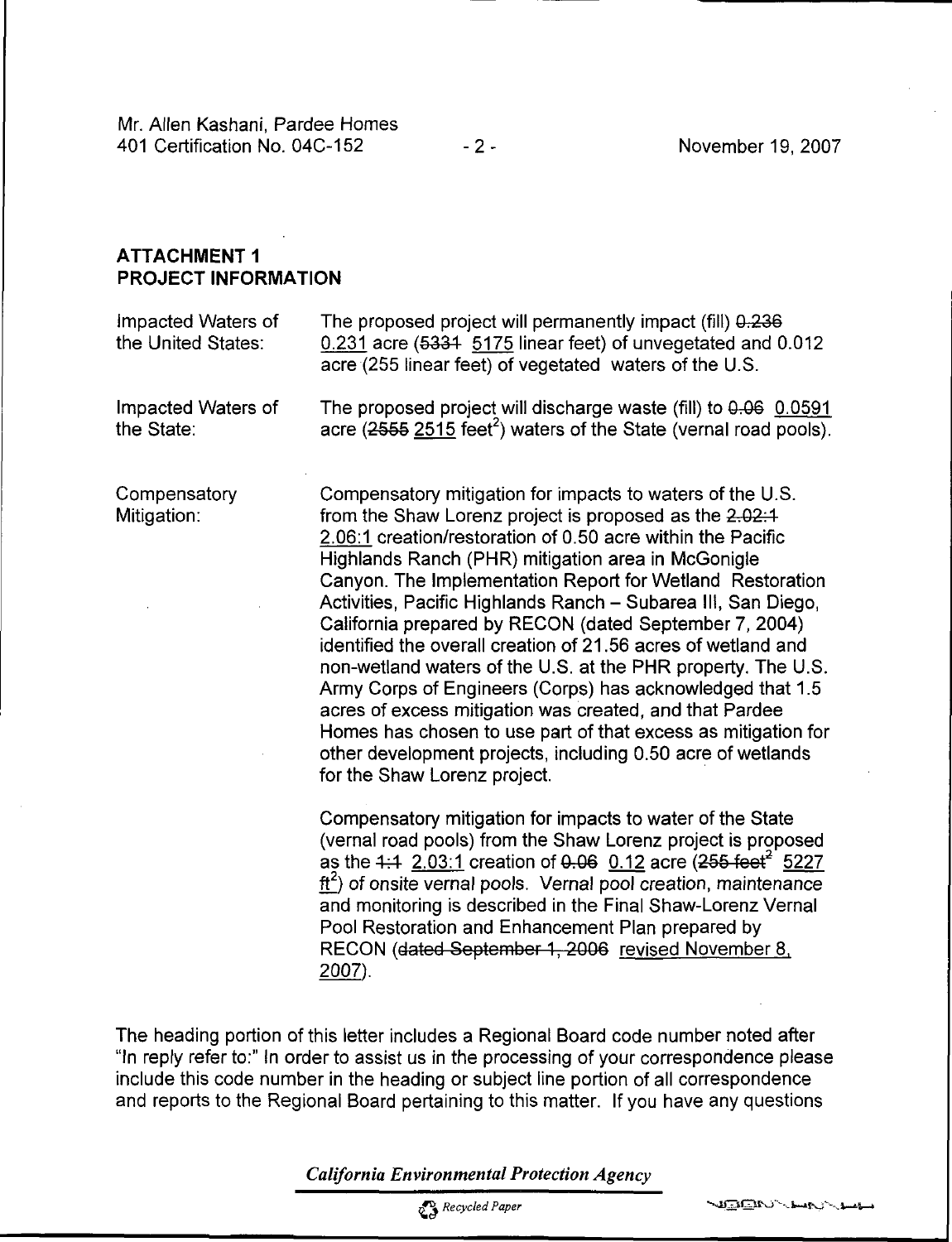Mr. Allen Kashani, Pardee Homes 401 Certification No. 04C-152 - 3 - November 19, 2007

regarding this notification, please contact Mike Porter directly at (858) 467-2726 or by email [mporter@waterboards.ca.gov.](mailto:mporter@waterboards.ca.gov)

Respectfully,

John H. Robertus Executive Officer San Diego Regional Water Quality Control Board

cc: Ms. Kari Coler U.S. Army Corps of Engineers San Diego Field Office 16885 West Bernardo Drive, Suite 300A San Diego. CA 92127

> Ms. Tamara Spear California Department of Fish and Game South Coast Region Habitat Conservation Planning - South 4949 Viewridge Avenue San Diego, CA 92123

Ms. Elizabeth Goldmann (via e-mail) Wetlands Regulatory Office U.S. Environmental Protection Agency, Region 9 75 Hawthorne Street San Francisco, CA 94105

Mr. David Moskovitz Glen Lukos Associates 29 Orchard Lake Forest, CA 92630

State Water Resources Control Board Division of Water Quality 401 Water Quality Certification and Wetlands Unit

California Environmental Protection Agency